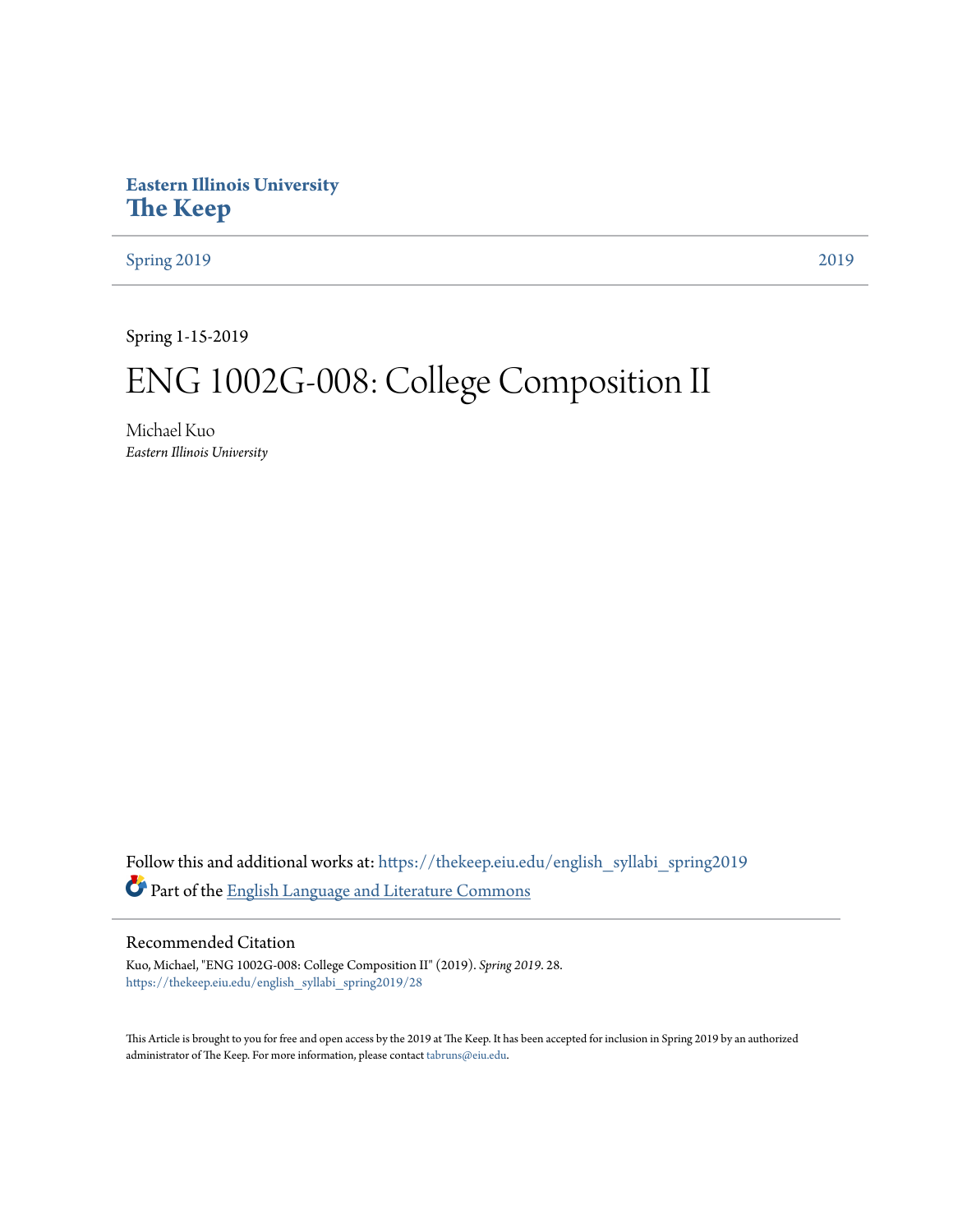# Syllabus: English 1002G, College Composition II, Spring 2019 (3 credits)

Michael Kuo mfkuo@eiu.edu Office: Coleman 3860, with conferencing in the Library Reference Room Office Hours: 9:00-11 :00 TR, or by appointment

#### Catalog Description of Course

"College Composition I focuses on informative, analytical, evaluative, and persuasive writing and introduces students to college-level research. Students will develop sound writing processes, produce cogent writing, strengthen analytical reading skills, and work with sources."

For the purposes of the Electronic Writing Portfolio, English 1002G is a "writing centered" course.

#### Learning Objectives

The University asks that English 1002G students "will demonstrate the ability to apply the principles of argument-claims, reasons, evidence, assumptions, counterarguments, and counter-argumentation-in written documents," "produce cogent written arguments that consider ideas, issues, problems, and evidence from multiple perspectives," "evaluate primary and secondary source evidence, including quantitative data, to determine its credibility, appropriateness, and relevance," "integrate sources ethically, appropriately, and consistently in written documents," "use data and create graphical elements in their writing," "recognize how to transfer their writing processes, understanding of rhetorical principles, genre awareness, understanding of argumentative principles, and the research process to other writing situations," and "present work in Edited American English."

#### Career- and Major-Related Writing, Research

Most of the writing you do for this course will be related to your intended career, and much of the writing will involve extensive academic research.

#### Books & Materials

The books you received from the Textbook Library, as well as assigned online documents.

#### Classroom and Online Components

About two thirds of our classes will be met in the classroom. In addition to these meetings, you will be expected to spend a substantial amount of time conferencing through email with me about your papers. We will talk about each of your papers from the idea stage to outlines and drafts, and I will expect you to be diligent about this conferencing (which will account for about one third of the "face time" we will have together). You will be given specific email assignments and deadlines—sometimes through announcements in class and on the daily schedule, but more often through email-and your paper grades will partly depend on your meeting these assignments and deadlines. Be sure to read the email policies below (under "Email").

Classroom meetings, along with assigned readings, will be announced on the daily schedule at least one week in advance.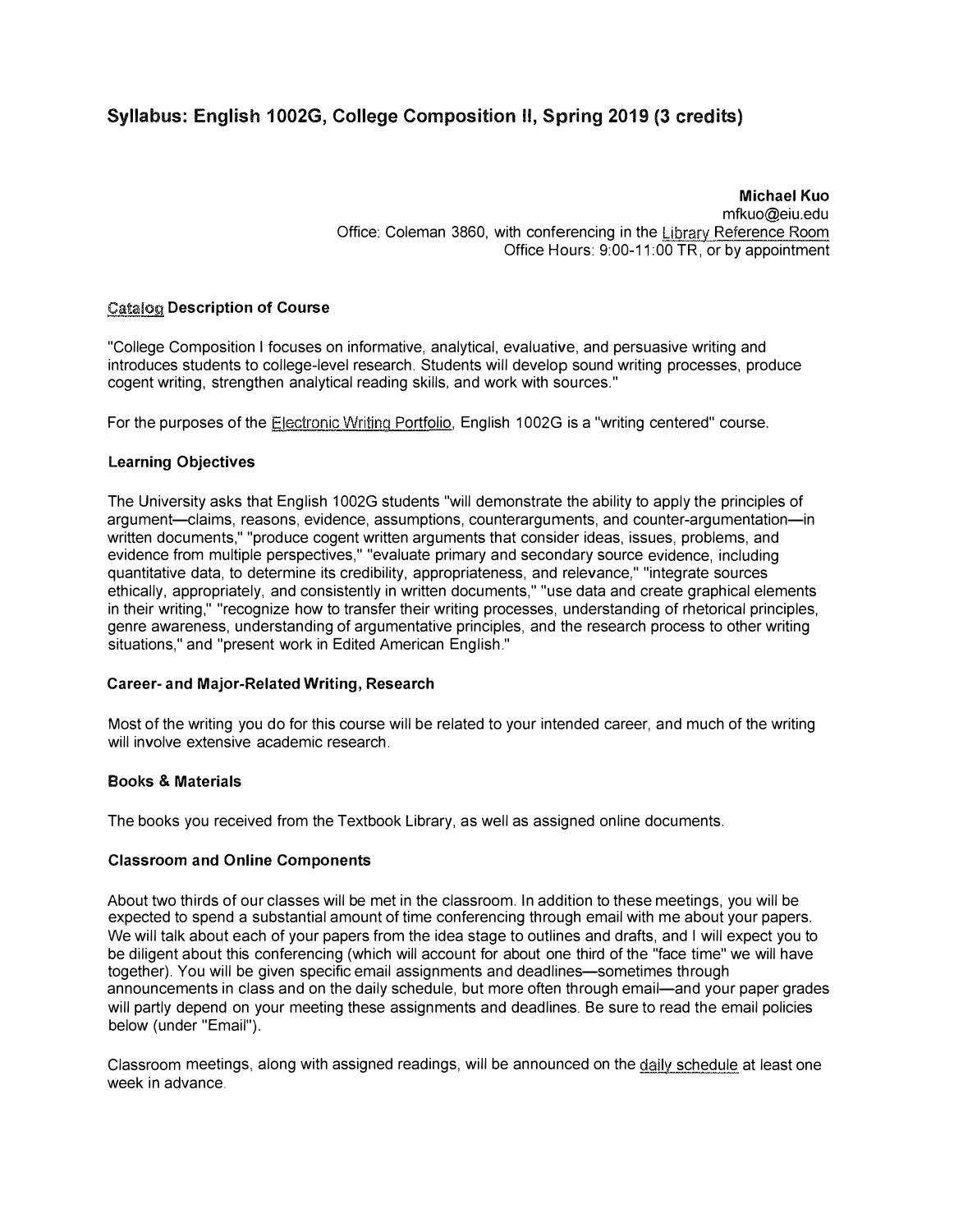#### Attendance and Online Participation

Because of the substantial online component in the course, the attendance policy is strict. You can skip only two classes this semester without affecting your grade. After that, your grade for the course will be lowered by one grade for each time you're absent.

Classes missed for personal emergencies and health issues will not count in your "skip total" if you provide me with documentation. To qualify, a personal emergency must involve the death or hospitalization of someone close to you-like, a family member, girl/boyfriend, or best friend-and I will need proof of the unfortunate event (a newspaper clipping or other reliable account). It really sucks that I have to write this stuff, but I hope you agree that it's better to make it clear now than to try figuring it out during the course of the semester. Health reasons for missing class must be documented with a healthcare professional's written opinion that you could not make class. University-related excused absences (for example, scheduled games for athletes) require documentation from the appropriate University office.

I will pass out an attendance sheet at the beginning of each class that we meet in the classroom. It is your responsibility to sign your name on the list. If you show up late and forget to ask for the sheet at the end of class, or you space out somehow, you will be counted absent.

As for documenting your online participation: I expect your online conferencing with me to be substantial and diligent—and that if I feel you're not meeting my participation requirements I will let you know, either individually or through a general announcement made in class, giving you at least one chance to rectify the situation before your grade is affected. I may assign absences if I feel you are not participating enough.

If you miss class, please first get the notes for that day from another student (or, preferably, from several students). If you have trouble understanding anything after that, please make an appointment to see me; I will help you understand the notes provided by your classmates.

#### Cell Phones, Texting

Please turn your cell phone off for class, or turn the ringer off. I will be fairly tolerant if you forget once or twice; this happens to all of us—but you may not answer your phone or place a call during class. Texting and other phone use, however, will not be tolerated. If you disrupt class by texting or using your phone, I will ask you to leave immediately. If it happens a second time, I will consider your phone use an ongoing disruption of class and, pursuant to Eastern's policies (see Policy 157.1 ), remove you from the course permanently and give you an F.

If you have a potential emergency that might require notification (for example, someone close to you is in the hospital and you are waiting on news—but not, for example, having a fight with your boyfriend or girlfriend) you must notify me before class, sit near the door, leave the ringer off and, if you receive the awaited text or call, leave class quietly to take your call and return only for the next class.

#### Late Work

I will not accept late work, unless we have made a previous arrangement.

## Academic Integrity

Students are expected to maintain principles of academic integrity and conduct as defined in EIU's Code of Conduct. Violations will be reported to the Office of Student Standards.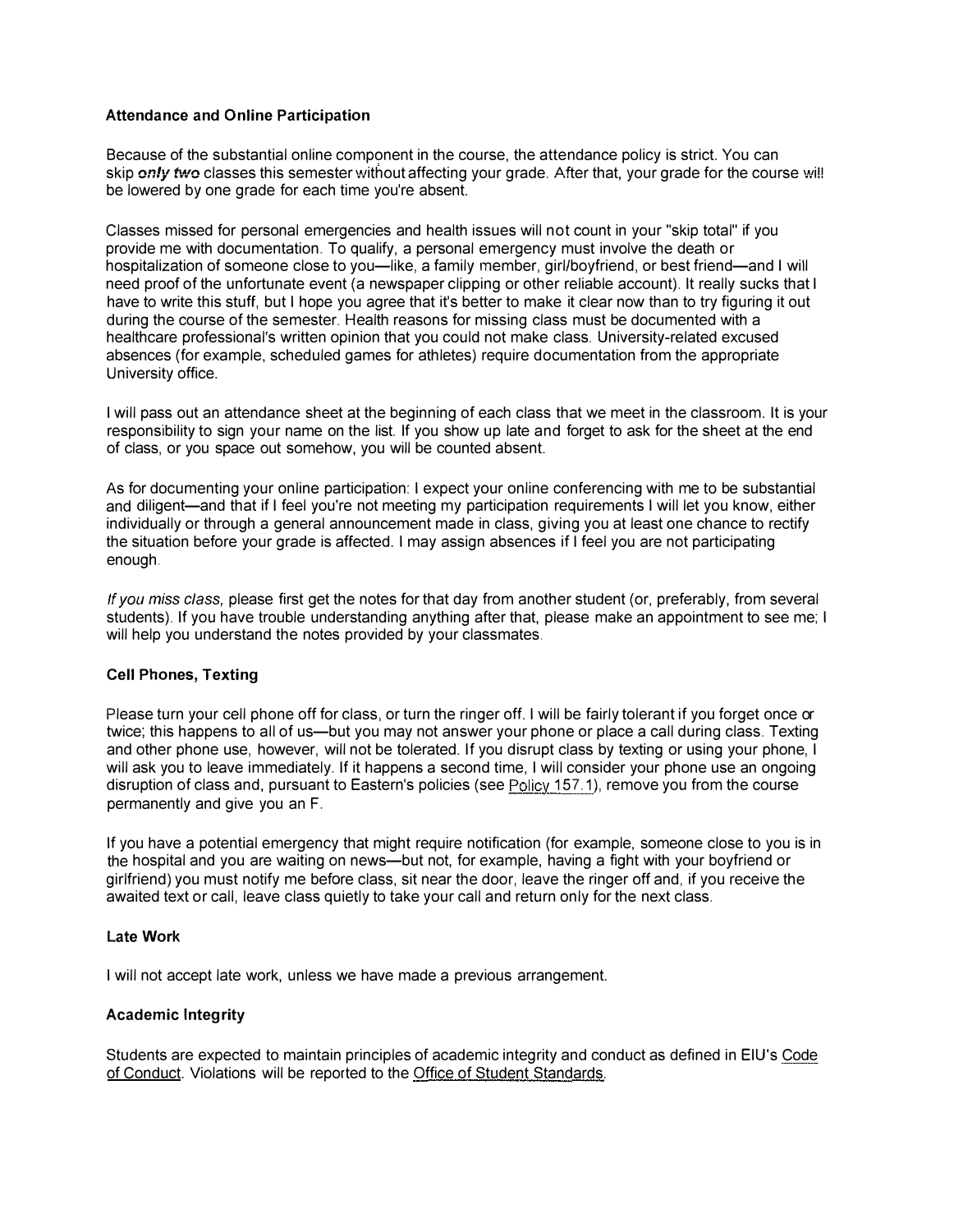I won't tolerate cheating or plagiarism. Here is what Eastern's Office of Student Standards advises me to do if you cheat or plagiarize: "The value that we place on education should be reflected in our response to academic misconduct. In the absence of mitigating factors we recommend that an F for the course should be the minimum appropriate response for deliberate violations. Giving a failing grade solely on the test or assignment may in actuality be no worse than the student might have gotten had there been no effort to raise the grade through dishonesty. Consider, too, the unlikelihood that you caught this student the first time he or she chose to cheat on an educational assignment."

#### Students with Disabilities

If you are a student with a documented disability in need of accommodations to fully participate in this class, please contact the Office of Student Disability Services (OSDS). All accommodations must be approved through OSDS. Please stop by Ninth Street Hall, Room 2006, or call 217-581-6583.

#### Email

You are welcome to send me email; in fact, most of your online participation in the course will be through email. My address is *mfkuo@eiu.edu*. For our class, please use your Eastern email account. Please put your full name (if it is not displayed by your email program) and a s pecific, appropriate subject phrase in the message's subject line. I do not guarantee I will read your email otherwise. If your email involves a question or requires a reply, you should expect me to answer within three school days (not including weekends)—unless I have announced otherwise in class (for example, when all of my students will be sending me emails on the same day as part of an assignment). It would be smart to keep a copy of every email you send me.

Since it is part of my job to teach you how to write effectively in a professional environment, I will not respond to any email that is not courteous—and I include salutations, closings, electronic signatures (just typing your full name is sufficient), and diligence with writing mechanics in my notion of courtesy.

Many of you are not used to using email regularly. You will need to do so for this class. I expect you to check your email at least once a day (excluding Saturdays and Sundays); I may give you important information with 24 hours' notice.

### Grading

Your grade for the course will be based on the 100 points below. You must turn in all the assignments to get credit for the course. 90 to 100 total points will receive an A, 80 to 89 will receive a B, 70 to 79 will receive a C, and 0 to 69 will receive an NC (No Credit). The details of the writing assignments will be posted here and discussed in class.

Paper 1 (movie accuracy): 25 points Paper 2 (one issue in your field): 25 points Professional Correspondence Portfolio: 10 points Student Performance Journal: 20 points Community Service: 20 points

#### Grading of Writing

I will follow the grading standards suggested by Eastern's English Department. I will use the "Process" category to gauge your performance in meeting various deadlines and assignments related to each paper. A grade of C, D, or F in any individual category will conquer the grade for the paper.